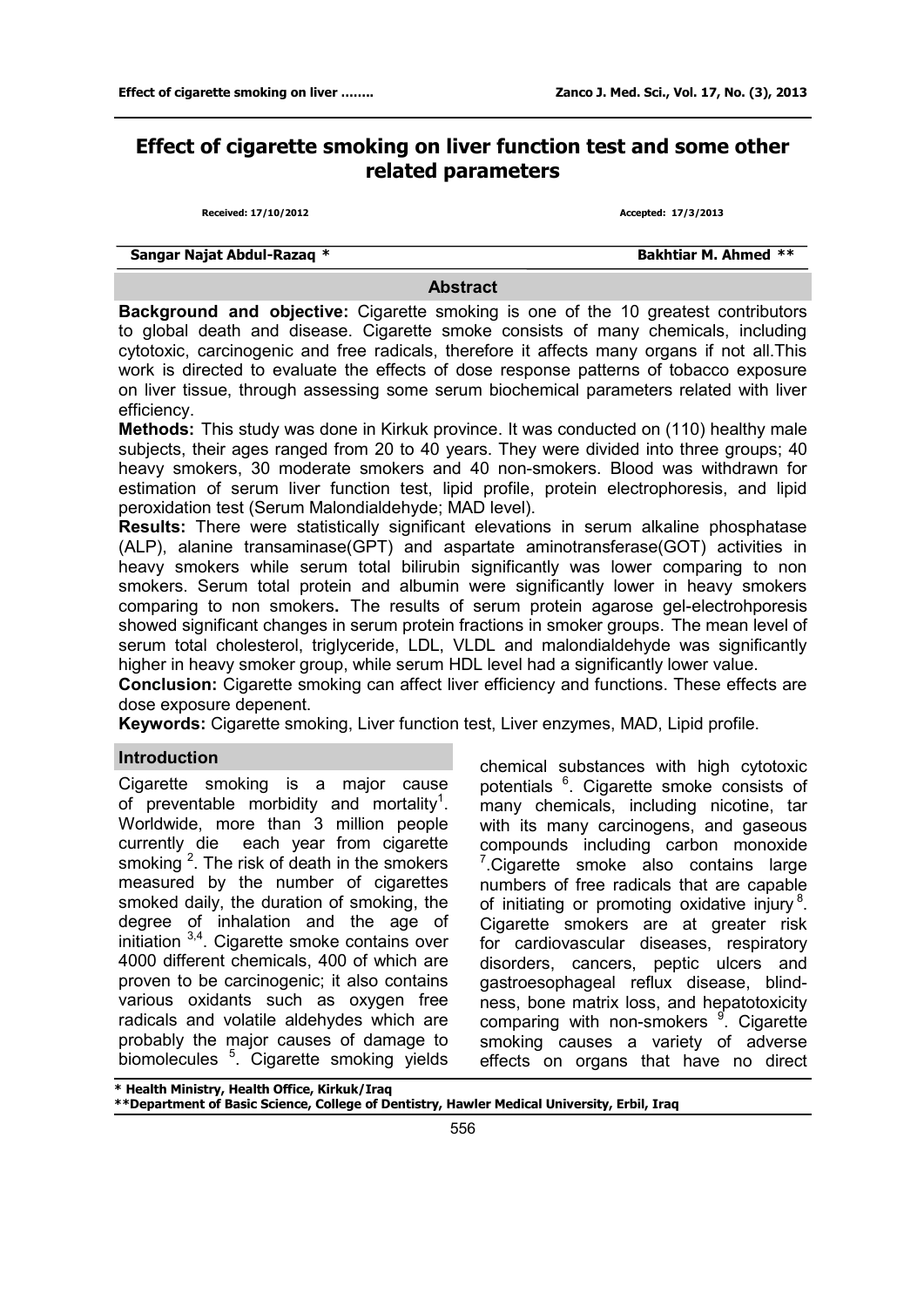contact with the smoke itself such as liver. The liver is an important organ that has many tasks; such as responsibility for processing drugs, alcohol and other toxins to eliminate them from the body  $10,11$ . Till date, there is no previous study that concerned with the full investigation of the effect cigarette smoke and dose exposure to tobacco smoke (the number of cigarette

smoked per a day) on liver tissue and liver functions. The present study was constructed to evaluate the link between cigarette smoking and the biochemical state of the liver throughout investigating the effect of cigarette smoking on liver function test, lipid profile and lipid peroxidation, and assessing the effect of cigarette smoking on other parameters such as protein, albumin and globulins, then studying the effect of cigarette smoking on protein electrophoresis.

## **Methods**

**Subjects:** A total of (110) healthy subjects were enrolled in the present study during their attendance to outpatient department at Azadi general hospital in Kirkuk city. Their ages were ranged from (20-40) years. Obese subjects (BMI> 29) and subjects who received medications were excluded. The subjects were classified according to the number of cigarettes smoked per day and the duration of smoking, into heavy smoker group (40 subjects), moderate smoker group (30 subjects), and non smoker group (control group)(40 subjects).

**Sample collection:** Five milliliter of blood was withdrawn from each subject. The blood was allowed to clot in a plain tube for 20 minute at room temperature. The serum was separated by centrifugation at 3000 rpm for 10 minutes, then each subject serum was stored in five plain tubes (5 aliquots), frozen at -20 C until the day of biochemical assay (except for the enzyme studies which were done directly).

### **Methods:**

1. Body mass index was calculated according to Martin and Crook method <sup>12</sup>.

2. Liver function tests, including; serum ALP, ALT and AST, and (STB) were assed according to Kind and King method <sup>13</sup>, Reitman and Frankel method <sup>14</sup> , and Walters and Gerarde method <sup>15</sup>, respectively.

3. Serum Protein (Gornall method)  $16$ , albumin (Doumas method )  $17$ , and globulin (from the equation of Clarke and Dufour<sup>18</sup>). 4. Agarose gel protein electrophoresis was performed <sup>19</sup>

. 5. Lipid profile (Total cholesterol, Triglyceride, LDL, HDL, and VLDL) <sup>16</sup> L and lipid peroxidation test (Lipid peroxidation parameter; Serum MDA level) were performed <sup>20,21</sup>.

**Statistical analysis:** Computerized statistical analysis was performed using SPSS version 14 computer software. The level of statistical significance was (P< 0.05).

## **Results**

The results showed that serum ALP, ALT and AST levels were significantly high (P value<0.05) in heavy smoker group when compared with non smoker group, while serum STB was significantly low (P value>0.05), Table 1. No statistically significant differences (P value > 0.05) were observed in ALP, AST, ALT and STB levels for moderate smoker group comparing with non smoker group, Table 2.

**Table 1:** The Mean±SE of Serum ALP, AST, ALT, STB levels for heavy smoker group compared with non smoker group.

| <b>Parameters</b><br>(unit) | Heavy<br>smoker<br>group<br>$(N=40)$ | Non-<br>smoker<br>group<br>$(N=40)$ | Р<br>value    |
|-----------------------------|--------------------------------------|-------------------------------------|---------------|
| ALP (IU/L)                  | 78.9±0.98                            | 71.27+2.3                           | 0.001<br>[S]  |
| AST (IU/L)                  | $28.53 \pm 1.3$                      | $22.7 + 1.2$                        | 0.001<br>[S]  |
| ALT (IU/L)                  | 28.65±0.72                           | 18.97±0.62                          | 0.0001<br>[S] |
| <b>STB</b><br>(mg/d)        | $0.82{\pm}0.02$                      | $0.95 \pm 0.04$                     | 0.069<br>[S]  |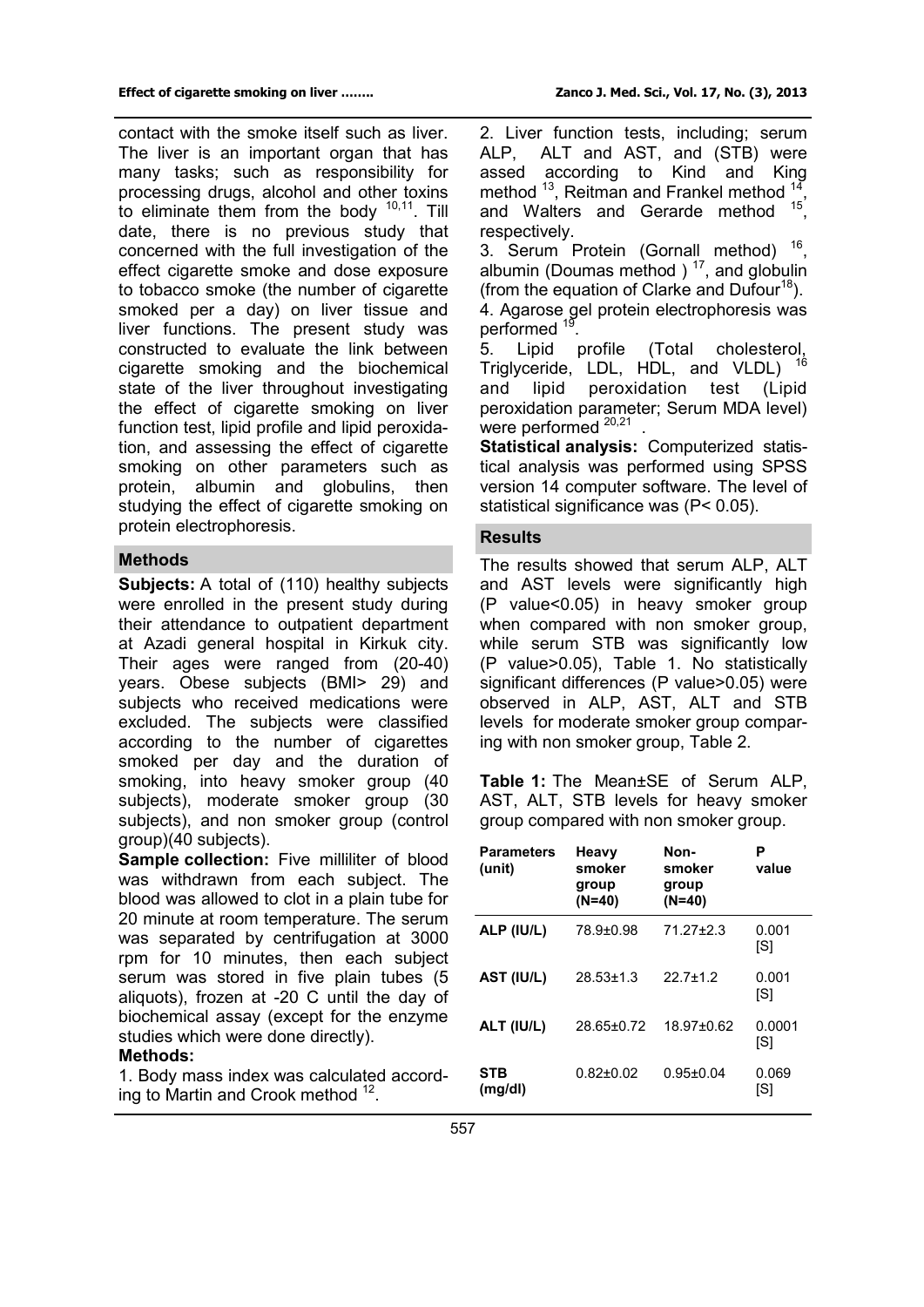Serum total protein, albumin and globulin were significantly lower (P value<0.05) in both heavy and moderate smoker groups when compared with non smoker group ,while there was no important differences in serum albumin-globulin ratio (A/G) between smoker groups and non smoker group, Table 3 and Table 4. The results showed that, there was no difference in the number of bands that appear on the protein gel-electrophoretic pattern, but there was a significant difference in the concentration of bands among the study groups, Figure1. The results showed that the mean of albumin, α-2 and γ globulins had lower values in heavy smoker group when compared with non-smoker group but the mean of α-1 and β globulins had higher levels. In moderate smoker group the mean of albumin and  $\alpha$ -2 globulin had lower level when compared with non-smoker group and the mean of β globulin had higher values, while there was no difference in the mean of α-1 and γ globulins between moderate smoker and non-smoker groups, Table 5 and Table 6.

|  |  | Table 2: Mean±SE of Serum ALP, AST,   |  |  |
|--|--|---------------------------------------|--|--|
|  |  | ALT, STB levels for moderate smoker   |  |  |
|  |  | group compared with non smoker group. |  |  |

| Parameters<br>(unit) | Moderate<br>smoker<br>group<br>$(N=30)$ | Non-<br>smoker<br>group<br>$(N=40)$ | Р<br>value   |
|----------------------|-----------------------------------------|-------------------------------------|--------------|
| ALP (IU/L)           | 73.5±0.78                               | 71.27+2.3                           | 0.36<br>[NS] |
| AST (IU/L)           | $23 \pm 0.69$                           | $22.7 + 1.2$                        | 0.86<br>[NS] |
| ALT (IU/L)           | 19.53±0.67                              | 18.97+0.62                          | 0.57<br>[NS] |
| STB<br>(mg/dl)       | $1.08 + 0.05$                           | $0.95 \pm 0.04$                     | 0.74<br>[NS] |

**Table 3:** Mean±SE of Serum Total protein, albumin, globulin and (A/G) ratio for heavy smoker group compared with non smoker group.

| <b>Parameters</b><br>(unit) | Heavy<br>smoker<br>group | Non-<br>smoker<br>group | P value       |
|-----------------------------|--------------------------|-------------------------|---------------|
| Total<br>protein<br>(q/d)   | 6.87±0.05                | $7.45+0.1$              | 0.0003<br>[S] |
| <b>Albumin</b><br>(q/d)     | $4.17 + 0.03$            | $4.41 + 0.05$           | 0.001<br>[S]  |
| <b>Globulin</b><br>(g/dl)   | $2.71 + 0.05$            | $3.04 + 0.1$            | 0.003<br>[S]  |
| A/G                         | $1.56 + 0.03$            | $1.52 + 0.05$           | 0.45<br>INSI  |

**Table 4:** Mean ± SE of Serum Total protein, albumin, globulin and (A/G) ratio for moderate smoker group compared with non smokers

| <b>Parameters</b><br>(unit) | <b>Moderate</b><br>smoker<br>group | Non-<br>smoker<br>group | P value       |
|-----------------------------|------------------------------------|-------------------------|---------------|
| Total<br>protein<br>(g/d)   | $7.11 \pm 0.08$                    | $7.45+0.1$              | 0.007<br>[S]  |
| <b>Albumin</b><br>(g/d)     | $4.27 + 0.04$                      | $4.41 + 0.05$           | 0.017<br>[S]  |
| <b>Globulin</b><br>(g/d)    | $2.84 + 0.07$                      | $3.04 \pm 0.1$          | 0.104<br>[NS] |
| A/G                         | $1.53 + 0.04$                      | $1.52 \pm 0.05$         | 0.824<br>[NS] |



**Figure 1:** Serum protein electrophoretic pattern for heavy, moderate and nonsmoker groups.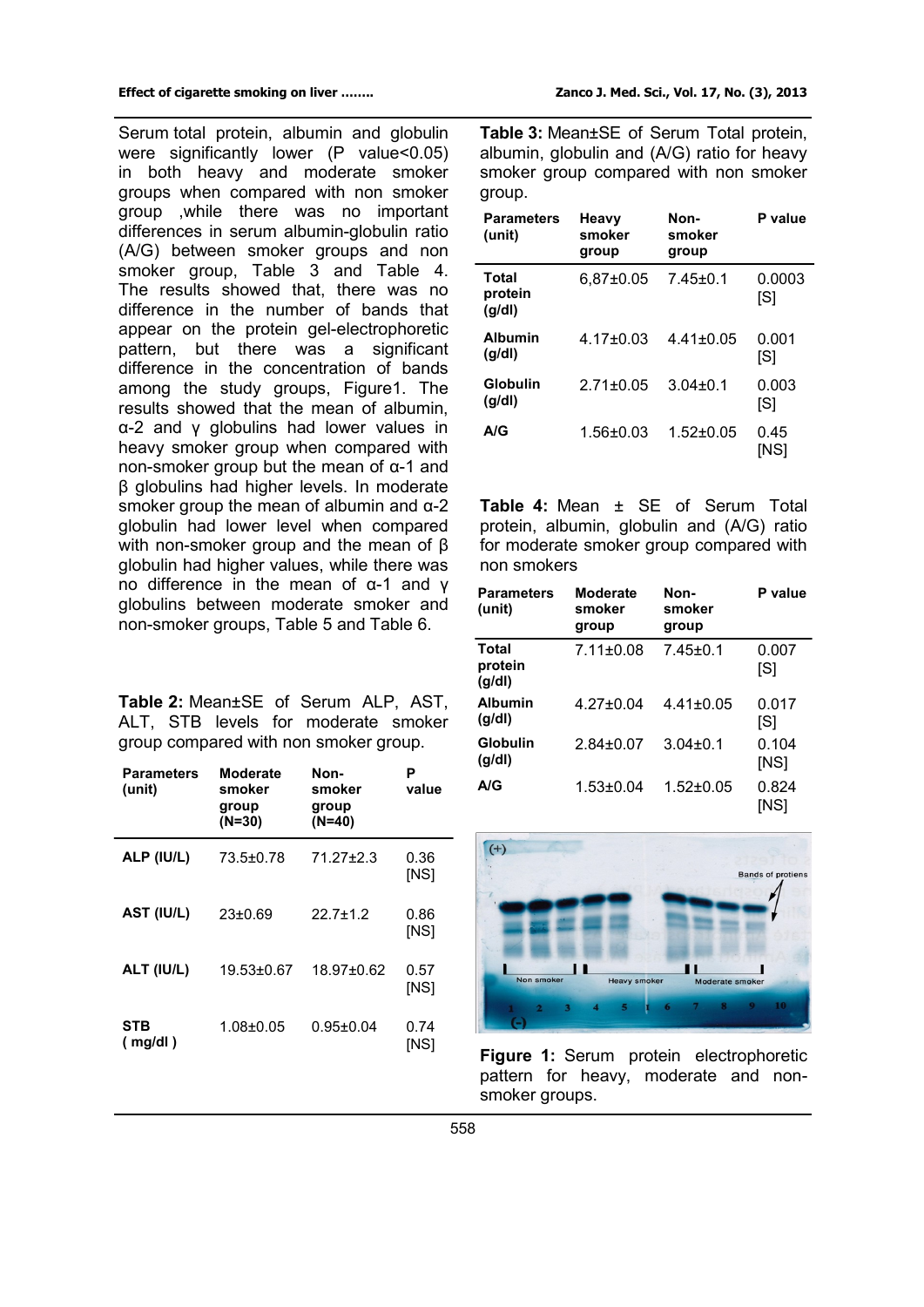Table 7 shows that serum total cholesterol, triglyceride, LDL and VLDL levels were significantly higher in heavy smoker group (P<0.05) comparing with non smoker group, while the value of serum HDL was significantly lower (P <0.05). In moderate smokers, the values of serum total cholesterol and LDL were significantly higher (P<0.05) than that of non-smokers, while serum HDL was significantly lower (P<0.05), Table 8. There was no significant difference (P>0.05) in serum triglyceride and VLDL levels between moderate smokers and non smokers.

**Table 5:** The percentage of protein fractions in heavy, moderate and non smoker groups on agrose gel-electrophoresis.

| <b>Groups</b>          | <b>Albumin</b> | α-1      | $\alpha$ -2 | ß      |         |
|------------------------|----------------|----------|-------------|--------|---------|
| <b>Heavy smoker</b>    | 65%            | $3.07\%$ | 8.64%       | 13.91% | 9.08%   |
| <b>Moderate smoker</b> | 70.29%         | $2.06\%$ | $6.32 \%$   | 10.88% | 10.15 % |
| Non-smoker             | 71.28%         | 1.79%    | 10%         | 7.18%  | 9.23%   |

**Table 6:** The concentrations of protein fractions in heavy, moderate and non smoker groups on agarose gel-electrophoresis.

| <b>Groups</b>          | <b>Total protein</b> | <b>Albumin</b> | $\alpha - 1$ | $\alpha$ -2 |      |      |
|------------------------|----------------------|----------------|--------------|-------------|------|------|
| <b>Heavy smoker</b>    | 6.83                 | 4.44           | 0.21         | 0.59        | 0.95 | 0.62 |
| <b>Moderate smoker</b> | 6.80                 | 4.78           | 0.14         | 0.43        | በ 74 | 0.69 |
| Non-smoker             | 7.83                 | 5.56           | 014          | 0.78        | 0.56 | 0.72 |

**Table 7:** The Mean ± SE of Serum total cholesterol, triglyceride, LDL, VLDL and HDL levels for heavy smoker group compared with non smoker group.

| <b>Parameters (unit)</b> | Heavy smoker group | Non-smoker group | P value  |
|--------------------------|--------------------|------------------|----------|
| T.Cholesterol (mg/dL)    | 202.27±4.21        | $185.2 \pm 3.27$ | 0.002[S] |
| S.Triglyceride (mg/dL)   | 186.05±5.06        | $161.3 \pm 7.14$ | 0.006[S] |
| $LDL$ (mg/dL)            | 133.69±4.05        | 117.59±3.35      | 0.003[S] |
| VLDL (mg/dL)             | $37.21 \pm 1.01$   | $32.26 \pm 1.43$ | 0.006[S] |
| HDL (mg/dL)              | $31.37 \pm 0.3$    | 35.35±0.68       | 0.02[S]  |

**Table 8:** Mean±SE of Serum total cholesterol, triglyceride, LDL, VLDLand HDL levels for moderate smoker group compared with non smoker group.

| <b>Parameters (unit)</b> | Moderate smoker group | Non-smoker group | P value      |
|--------------------------|-----------------------|------------------|--------------|
| T.Cholesterol (mg/dL)    | 196.37±4.67           | 185.2±3.27       | 0.43[S]      |
| S.Triglyceride (mg/dL)   | $169.1 \pm 7.21$      | $161.3 \pm 7.14$ | $0.454$ [NS] |
| LDL (mg/dL)              | 129.84+4.13           | 117.59±3.35      | 0.023[S]     |
| VLDL (mg/dL)             | $33.82 \pm 1.44$      | $32.26 + 1.43$   | $0.45$ [NS]  |
| HDL (mg/dL)              | $32.7 \pm 0.41$       | $35.35 \pm 0.68$ | 0.003[S]     |
|                          |                       |                  |              |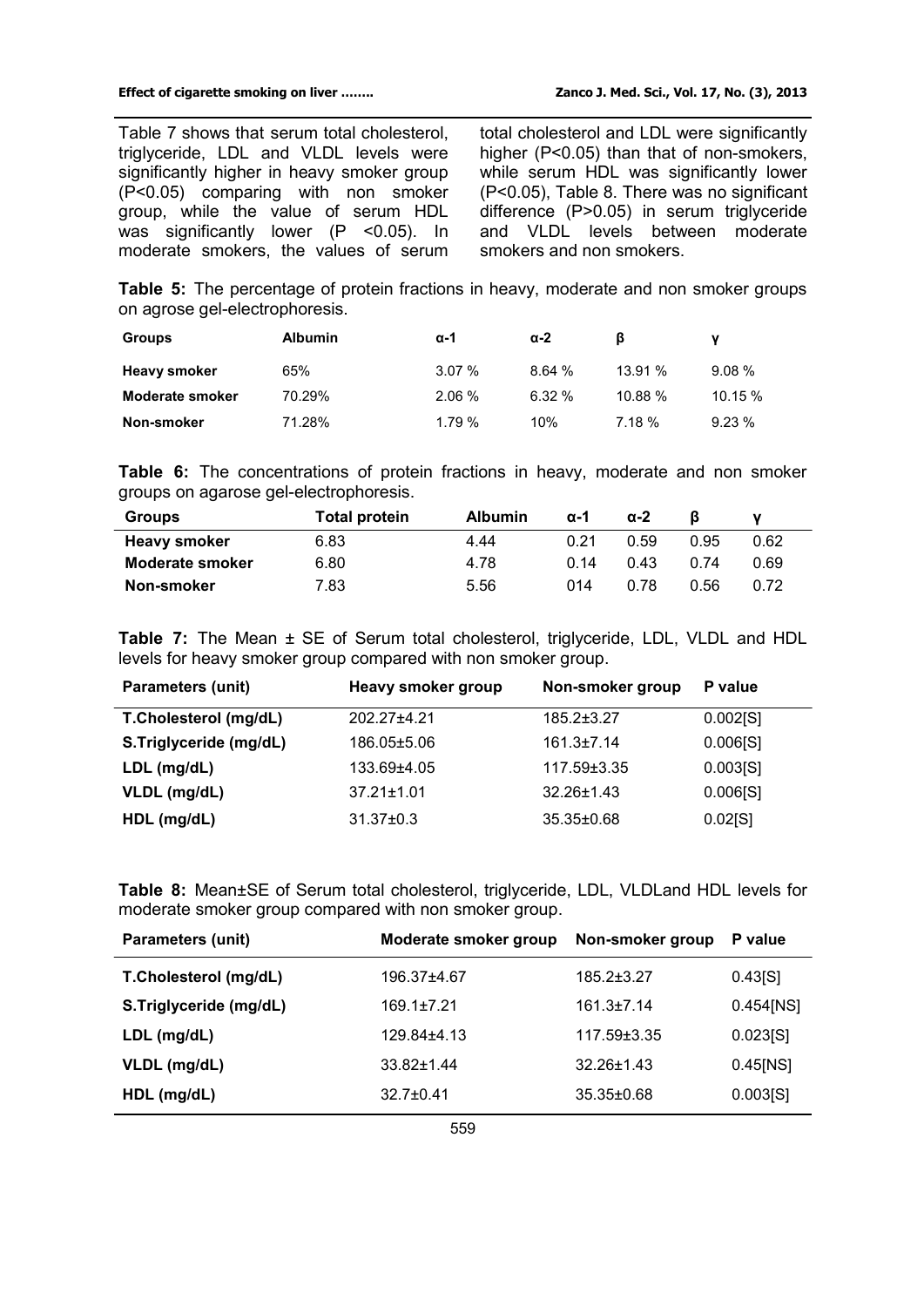|  |                                 |  | <b>Table 9:</b> Mean±SE of Serum malondialdehyde (MDA) levels for heavy smoker group |  |  |  |
|--|---------------------------------|--|--------------------------------------------------------------------------------------|--|--|--|
|  | compared with non smoker group. |  |                                                                                      |  |  |  |

| Parameters (unit) | Heavy smoker group  | Moderate smoker group | Non-smoker group |
|-------------------|---------------------|-----------------------|------------------|
| MDA (µmole/L)     | $6.70 \pm 0.31$ [S] | $4.99 \pm 0.3$ [NS]   | 4.79±0.28        |

Table 9 showed that serum malondialdehyde (MDA) level was significantly higher in heavy smoker group when compared to non smoker group, while there was no significantly change in case of moderate smokers.

### **Discussion**

The results showed a significant rise in serum ALT, AST and ALP activity in cigarette smokers when compared to control group. This may occur due to nitrosative stress which is a condition that occurs when the production of highly reactive nitrogencontaining chemicals, such as nitrous oxide, exceed the ability of the human body to neutralize and eliminate them. Nitrosative stress can lead to reactions that alter protein structure thus interfering with normal body functions <sup>22,23</sup>. Cigarette smoke contains a large number of chemical substances with hepatotoxic potential including nicotine <sup>6</sup>. The results show that there was no statistically significant difference in serum ALT, AST, ALP and TB between moderate smoker group and control group. From the results of the present study, one can conclude that there is a dose response relationship between the number of cigarettes/day smoked and serum ALT, AST, ALP and total bilirubin levels. From the results, a statistically significant reduction in serum total protein, serum albumin and serum globulin in heavy smoker group were observed. The results also show that there were significant reductions in the serum total protein and serum albumin levels in moderate smoker group, while serum globulin levels didn't change. Cigarette smoking is associated with increased oxidative stress. Albumin has antioxidant properties, through binding to copper ions and scavenging HOCl, then

the oxidized albumin may be cleared rapidly from the circulation and degraded . The present study revealed that serum protein electrophoretic pattern changed in both heavy and moderate smokers when compared with non-smoker group. To the best of our knowledge and on the basis of active literature searching, other researchers did not investigate the protein fractions by protein-electrophoresis in their studies. From the results, it can be suggested that cigarette smoke contain many potential hepatotoxic substances which affect liver function through its effect on nserum protein electrophoresis fractions, this is due to its effect on their synthesis and metabolism in the liver. There is a great relationship between liver and lipid because all lipid profile parameters are synthesis and metabolized in liver <sup>26-28</sup>. The present study revealed that serum TG, TC, LDL, and VLDL were significantly higher in heavy smokers as compared to both moderate and non-smokers thereby revealing a direct dose response relationship. Serum HDL level was significantly lower in heavy smokers when compared to non-smokers. Lipid alteration in cigarette smokers may be due to nicotine which stimulates the secretion of catecholamines resulting in increasing the rate of lipolysis and the increased concentration of plasma free fatty acids (FFA) which further result in increasing the releasing of hepatic FFAs and hepatic triglycerides along with VLDL to the blood stream  $23,29$  The results of the present study showed that, serum TC and LDL levels were significantly higher in moderate smokers when compared with non-smokers. From the results of this work one can emphasize that lipid profile is affected by the dose response of tobacco exposure. Serum malondialdehyde (MDA)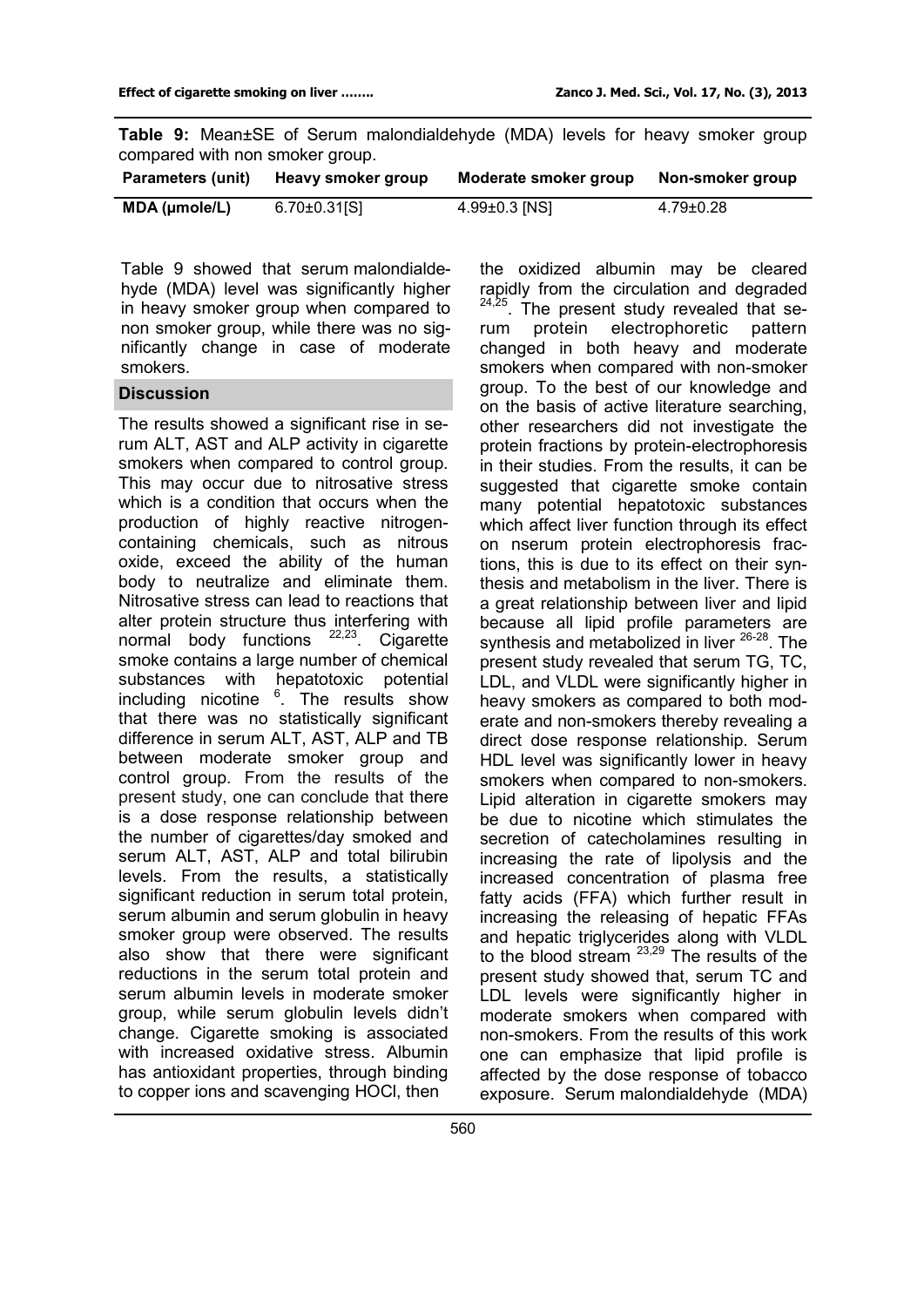level was significantly higher in heavy smoker group when compared with non smoker group. There are several reasons why smokers would be expected to have a higher level of lipid peroxidation compared with non-smokers. First, smokers are prone to oxidation from the inhalation of large numbers of gas-phase and other radicals giving rise to increased oxidative damage  $30-31$ . Second, depletion of plasma antioxidants otherwise protecting against oxidative damage such as lipid peroxidation has consistently been observed among smokers <sup>32</sup>. Finally cigarette smoke also induces oxidative stress by stimulating NADPH oxidase and decreasing antioxidant defences, leading to lipid peroxidation <sup>33</sup>. These effects could lead to increased hepatocellular damage <sup>34</sup>.

#### **Conclusion**

Cigarette smoking can affect liver functions, through its effect on serum ALP, ALT and AST total protein, albumin, globulin, protein fractions in gel-electrophoresis pattern. It also affect lipid profile and lipid peroxidation.

#### **References**

- 1. Funck C., Mathilde R., Michel L., Arnould J., Verstuyft C., Martine L., et al.. Effects of type of smoking (pipe, cigars or cigarettes) on biological indices of tobacco exposure and toxicity. Lung Cancer. 2006;54: 11–8.
- 2. Aurelio, L.. Biochemical markers of cardiovascular damage from tobacco smoke. Curr. Pharm. Des. 2005;11: 2190–208.
- 3. Janson C., Chinn S., Jarvis D., Zock J., Torén K. and Burney P. Effect of passive smoking on respiratory symptoms, bronchial responsiveness, lung function, and total serum IgE in the European Community Respiratory Health Survey: a cross-sectional study. Lancet. 2001;358 (9299):2103-9.
- 4. Lubin J.H., Alavanja M.C., Caporaso N, Brown L.M., Brownson R.C., Field R.W., et al. Cigarette smoking and cancer risk: modeling total exposure and intensity. Am J Epidemiol. 2007;166(4): 479-89.
- 5. Yeh, C., Graham B, Powell C., Mesia-Vela S., Wang Y., Hamade N., et al. Effect of cigarette smoking dose on oxidized plasma proteins. Environ. Res.2008; 106: 219–25.
- 6. Yuen S.T., Gogo A.R., Luk I.S., Cho C.H., Ho J.C.

 and Loh T.T. The effect of nicotine and its interaction with carbon tetrachloride in the rat liver. Pharmacol. Toxicol.1995; 77: 225–30.

- 7. Benowitz N., Hall S., Stewart S., Wilson M., Dempsey D. and Jacob P. Nicotine and Carcinogen Exposure with Smoking of Progressively Re-<br>duced Micotine Content Cigarette. Cigarette. Cancer Epidemiol. Biomarkers Prev. 2007; 16: 2479–85.
- 8. David E.E., Shashank J.D. and Hongsheng G. Effect of cigarette Smoking on pentane excretion in alveolar breath. Clinical chemistry 1996; 42(2): 103 -308.
- 9. Spiro S. G. and Silvestri G. A. (2005). One hundred years of lung cancer. Am. J. Respir. Crit. Care Med.; 172: 523–9.
- 10. Yu M.W., Hsu F.C., Sheen I.S., Chu C.M., Lin D.Y., Chen C.J., et al. Prospective study of hepatocellular carcinoma and liver cirrhosis in asymptomatic chronic hepatitis B virus carriers. Am J Epidemiol. 1997; 145: 1039-47.
- 11. Pessione F., Ramond M.J., Njapoum C., Duchatelle V., Degott C., Erlinger S., et al. Cigarette smoking and hepatic lesions in patients with chronic hepatitis C. Hepatology. 2001; 34: 121 -5.
- 12. Martin A and Crook T. Normal female gonadal function in: Clinical chemistry and metabolic medicine, 7<sup>th</sup>ed hodder Arnold. 338 Eeuston road, London. 2006:148-9.
- 13. King P.R. and King E. J. Estimation of plasma Phosphatase by determination of hydrolysed phenol with amino-anti-antipyrine. J. Clin. Path.1954; 7:322-326.
- 14. Frankl H.D. and Merrit J.H. Enzyme activity in the serum and common bile duct. Am J Gastroenterol. 1959; 31: 166-9.
- 15. Walters M. and Gerarde H. Colourmeteic evalution of serum bilirubin. Microchem J. 1970; 15:231-243.
- 16. Tietz N.W. Text book of clinical chemistry, 3rd Ed. C.A. Burtis, E.R. Ashwood, W.B. Saunders 1999.
- 17. Doumas B.T. and Biggs H.G. Determination of serum albumin,– Standard methods of clinical chemistry – Acad. Press. N.Y.1972; 7:175-188.
- 18. Clarke W. and Dufour D.R. Contemporary Practice in Clinical Chemistry. AACC Press; Washington. 2006: 200-206.
- 19. Hames B. D. Gel Electrophoresis of Proteins: A Practical Approach 3rd ed., Oxford University Press, New York. 1998:341-55.
- 20. Botsoglou, N.A., Rapid, Sensitive, and Specific Thiobarbituric Acid Method for Measuring Lipid Peroxidation in animal Tissue, Food and Freestuff Samples, J. Agric. Food Chem. 1994; 42:1931-7.
- 21. Jentzsch, A.M., et al., Improved Analysis of Malondialdehyde in Human Body Fluids, Free Rad. Biol. Med. 1996; 20:251-6.
- 22. Chakraborty A. and Selvaraj S. Differential modulation of xenobiotic metabolizing enzymes by